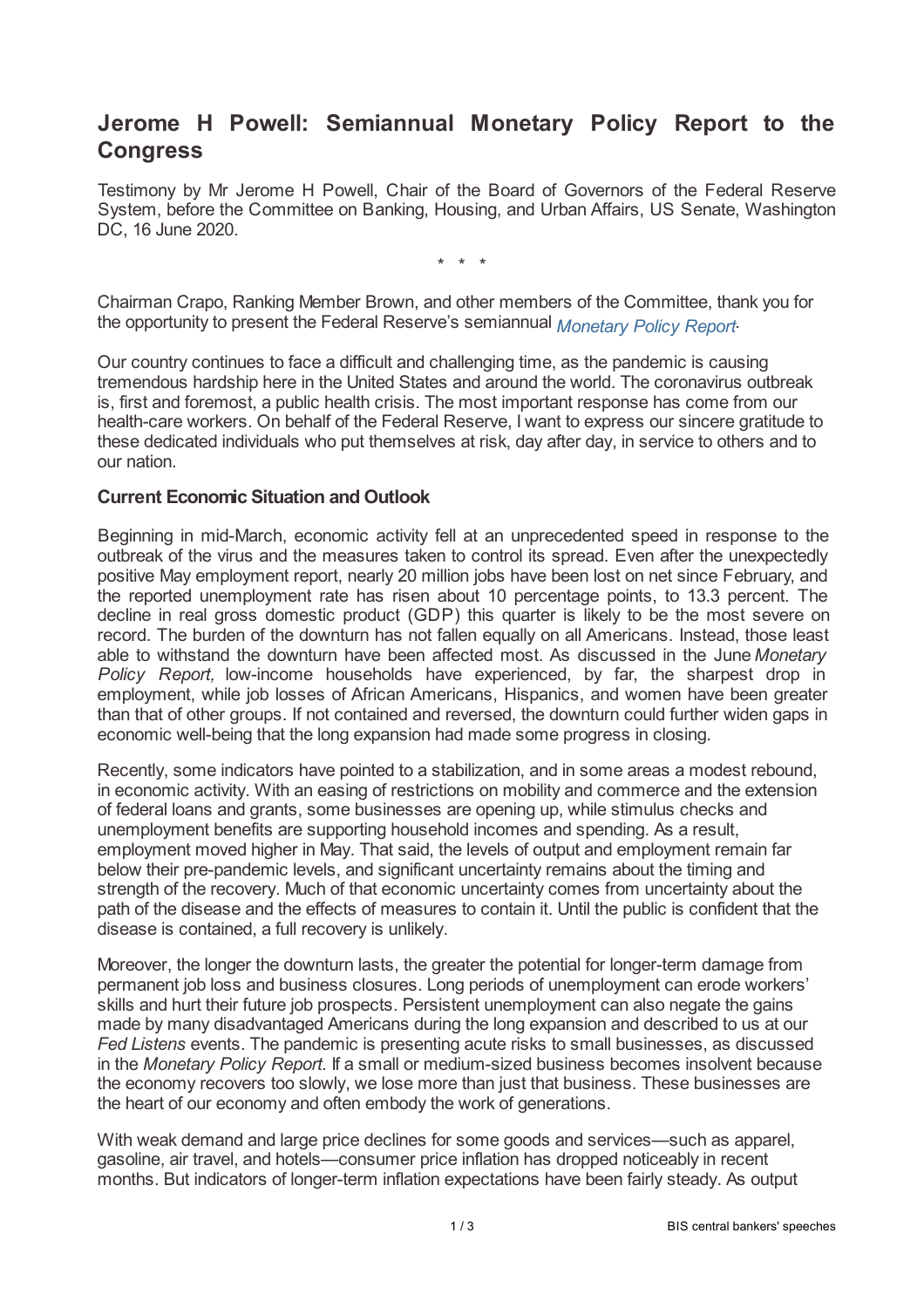stabilizes and the recovery moves ahead, inflation should stabilize and then gradually move back up over time closer to our symmetric 2 percent objective. Inflation is nonetheless likely to remain below our objective for some time.

## **MonetaryPolicyand Federal Reserve Actions to Support the Flowof Credit**

The Federal Reserve's response to this extraordinary period is guided by our mandate to promote maximum employment and stable prices for the American people, along with our responsibilities to promote the stability of the financial system. We are committed to using our full range of tools to support the economy in this challenging time.

In March, we quickly lowered our policy interest rate to near zero, reflecting the effects of COVID-19 on economic activity, employment, and inflation, and the heightened risks to the outlook. We expect to maintain interest rates at this level until we are confident that the economy has weathered recent events and is on track to achieve our maximum-employment and price-stability goals.

We have also been taking broad and forceful actions to support the flow of credit in the economy. Since March, we have been purchasing sizable quantities of Treasury securities and agency mortgage-backed securities in order to support the smooth functioning of these markets, which are vital to the flow of credit in the economy. As described in the June *Monetary Policy Report,* these purchases have helped restore orderly market conditions and have fostered more accommodative financial conditions. As market functioning has improved since the strains experienced in March, we have gradually reduced the pace of these purchases. To sustain smooth market functioning and thereby foster the effective transmission of monetary policy to broader financial conditions, we will increase our holdings of Treasury securities and agency mortgage-backed securities over coming months at least at the current pace. We will closely monitor developments and are prepared to adjust our plans as appropriate to support our goals.

To provide stability to the financial system and support the flow of credit to households, businesses, and state and local governments, the Federal Reserve, with the approval of the Secretary of the Treasury, established 11 credit and liquidity facilities under section 13(3) of the Federal Reserve Act. The June *Monetary Policy Report* provides details on these facilities, which fall into two categories: stabilizing short-term funding markets and providing more-direct support for credit across the economy.

To help stabilize short-term funding markets, the Federal Reserve set up the Commercial Paper Funding Facility and the Money Market Liquidity Facility to stem rapid outflows from prime money market funds. The Fed also established the Primary Dealer Credit Facility, which provides loans against good collateral to primary dealers that are critical intermediaries in short-term funding markets.

To more directly support the flow of credit to households, businesses, and state and local governments, the Federal Reserve established a number of facilities. To support the small business sector, we established the Paycheck Protection Program Liquidity Facility to bolster the effectiveness of the Coronavirus Aid, Relief, and Economic Security Act's (CARES Act) Paycheck Protection Program. Our Main Street Lending Program, which we are in the process of launching, supports lending to both small and midsized businesses. The Term Asset-Backed Securities Loan Facility supports lending to both businesses and consumers. To support the employment and spending of investment-grade businesses, we established two corporate credit facilities. And to help U.S. state and local governments manage cash flow pressures and serve their communities, we set up the Municipal Liquidity Facility.

The tools that the Federal Reserve is using under its 13(3) authority are appropriately reserved for times of emergency. When this crisis is behind us, we will put them away. The June *Monetary Policy Report* reviews the implications of these tools for the Federal Reserve's